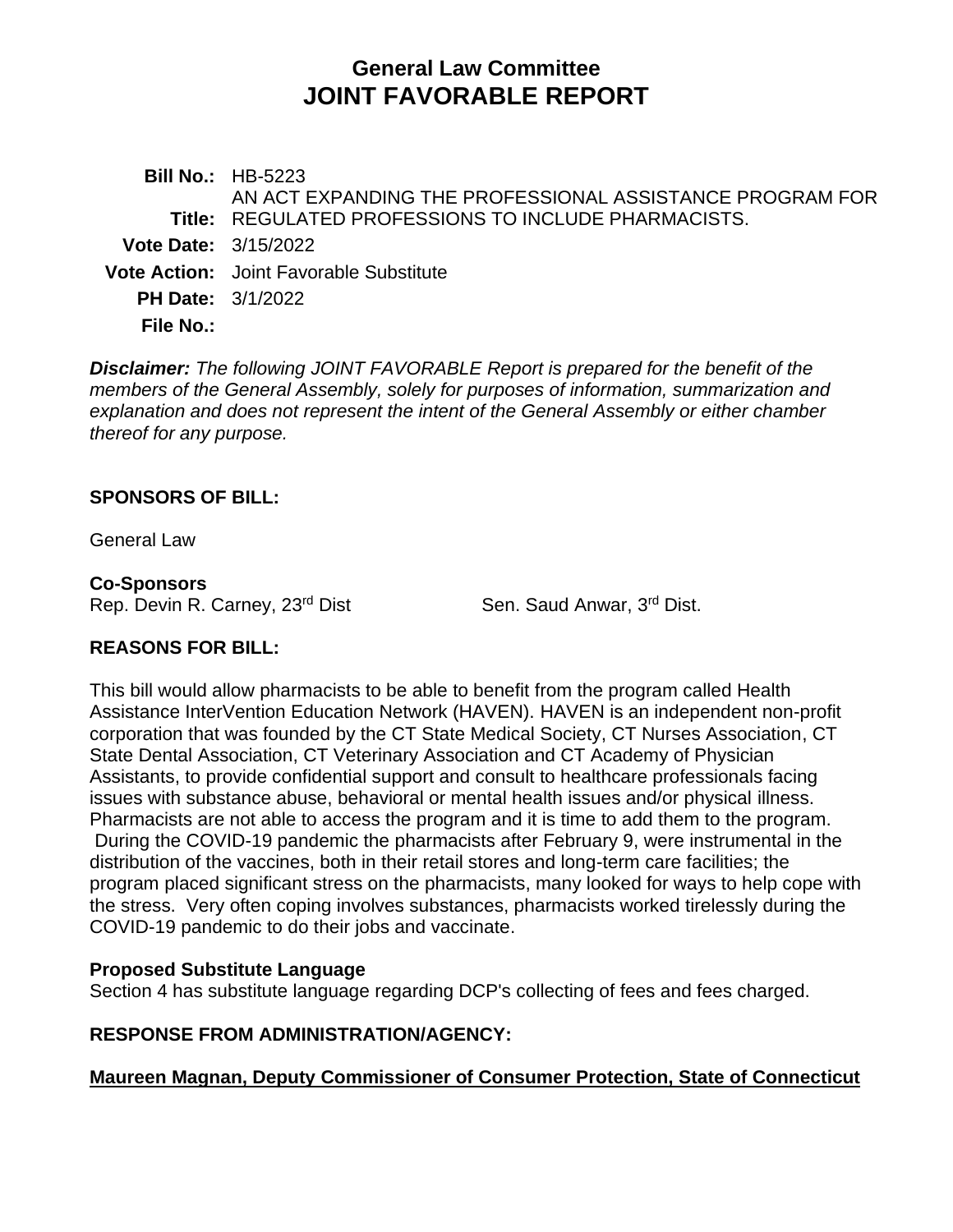DCP supports this bill and believes that pharmacists should have access to this important program, the concern is about how the bill is drafted, including how the provider of the services would be paid. DCP prefers that the pharmacy statues be amended to add to the professional assistance program language, this would make sure that pharmacists won't be overlooked. The funding mechanism in lines 427 to 432, also should be amended so that the revenue for this program is from a portion of the licensing fees and a professional assistance account established at the DCP.

# **NATURE AND SOURCES OF SUPPORT:**

# **Dr. Sean M. Jeffery, Director of Pharmacy, Hartford Healthcare Integrated Care Partners**

The challenges that healthcare professionals faced during the pandemic were a fixture on the nightly news for months. No one was immune from the pandemic. Pharmacists administered 229.2 million doses of the vaccine in their retail stores across program and that includes the 8 million doses given in long term care facilities. This caused many pharmacists to seek ways to deal with the stress and strain that lead to substance abuse and alcohol disorders. These same "healthcare heroes" are not afforded access to professional assistance programs. Dr. Jeffrey has practiced in Connecticut since 1998, he does not remember his licensure fee being increased during this time, he supports the DCP of Drug Control to raise his professional fees in order to offer this valuable service to Connecticut pharmacists.

### **Janet Kozakiewicz, MS, PharmD, FASHP, Treasurer of Health Assistance InterVention Education Network (HAVEN)**

As a member of the Executive Board of HAVEN, and a pharmacist, Ms. Kozakiewicz has sought to educate the Board and the various pharmacy professional organizations on the need for pharmacists to have access to the services offered by HAVEN. In the past, she has served as a Director of Pharmacy for several hospitals, she has seen firsthand the toll substance abuse disorders have on pharmacists and pharmacy students. The question is what we do when this addiction is discovered. Funding is of concern and the current reliable funding, in place since 2015 has been static, void of cost-of-living adjustments. Though she is a strong advocate for allowing pharmacists access to HAVEN, the program cannot be extended to accommodate pharmacists without an identified, reliable, and adequate source of additional funding. One of the toughest decisions she has ever had to make was to confront an employee with an alcohol or drug dependence issue. The journey until we as a profession and you as government leaders help us to right the course of making health and wellness resources and confidential accountability for care and treatment available to pharmacists.

#### **Stephanie McGuire, RN, MSN, APRN, NP-BC, GRC chair and Kimberly Sandor, RN, MSN, FNP, Executive Director, CT Nurses Association, Connecticut Nurses Association**

The CT Nurses Assoc. agrees that the pharmacist community in CT should be eligible for HAVEN services as valued healthcare professionals. Also, it is recognizing that it is important that expanding the services is financially accomplished, so HAVEN remains fiscally confident to provide their services in the future. The suggestion that additional funding come from collecting late fees is both exceedingly unreliable and very likely underfunded. An equitable solution would be to minimally provide the organization \$5.00 per pharmacist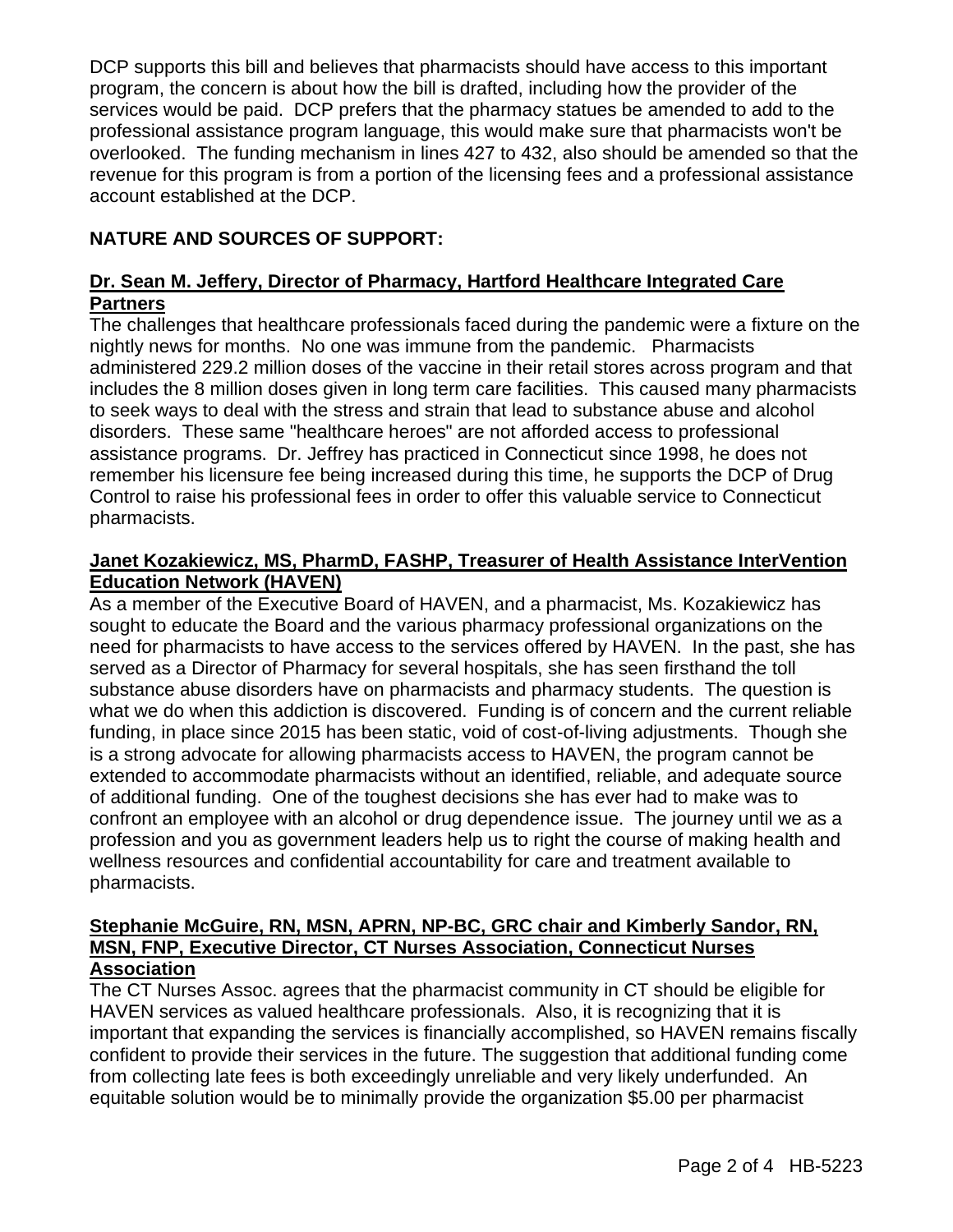license as is presently assessed to the other professionals' licenses. It is respectfully encouraged to explore other funding strategies as well. They look forward to supporting the legislatures efforts to support our pharmacy colleagues as reliable funding to cover costs of including them in our HAVEN client population that we serve.

### **Dr. Christina Polomoff, Population Health Clinical Pharmacist, Hartford Healthcare Integrated Care Partners**

Dr. Polomoff supports pharmacists being included in HAVEN. This will help protect pharmacists who have issues with substance sue and other health conditions that impact their ability to do their jobs. She supports raising the professional licensure fee to accomplish this.

### **Maureen Sullivan Dinnan, J.D. and Mariella LaRosa, J.D. HAVEN**

In 2007, the legislature realized that the fear of professional discipline and stigma associated with mental health and other treatments needed to be addressed and HAVEN was created to encourage early identification of the healthcare professionals that needed assistance. They support HB5223 on a condition of adequate funding, if this funding is not identified then the professional assistance program cannot be expanded. If funding is inadequate, then HAVEN would not be able to support the bill. HAVEN welcomes the opportunity to collaborate with the Committee and affected parties to ensure this bill accomplishes it's the shared goal.

### **Nathan Tinker, CEO, Connecticut Pharmacists Association**

CT Pharmacists Association believe that pharmacists should be provided professional rehabilitation outside of the courts or public disciplinary action, this will improve patient safety. CPA is working with HAVEN and DCP to identify the best way to connect pharmacists into the HAVEN program, including appropriate fee schedule and precise statutory language. The concept is strong, and the services are important.

#### **Yale NewHaven Health**

Yale New Haven Health System supports HB5223. This would give pharmacists a confidential alternative to public disciplinary action for professionals suffering from chemical dependence, emotion and behavioral disorders or physical or mental illness.

### **Reiham Barmo, UConn PharmD Candidate 2022, UCONN School of Pharmacy**

Pharmacists are excluded from HAVEN assistance program and are not allowed equal opportunity to access rehabilitation. As a pharmacy student it is important to know that there are programs embedded into State law that provide the necessary assistance and support.

#### **Phirin Khen, Uconn School of Pharmacy**

Supports the bill as it creates a voluntary and confidential pathway for pharmacists to seek help and rehabilitation. Pharmacists should not be an exception to the HAVEN program. Pharmacists are exposed to risk developing chemical dependency, behavioral disorder and physical illness. As a future pharmacist it will give more security knowing that there is access for pharmacists to the HAVEN program.

### **Alice Rivard, UConn School of Pharmacy, PharmD Candidate 2022**

Supports the bill as it gives pharmacists the same opportunity to participate in the assistance program that is granted to other healthcare professionals.